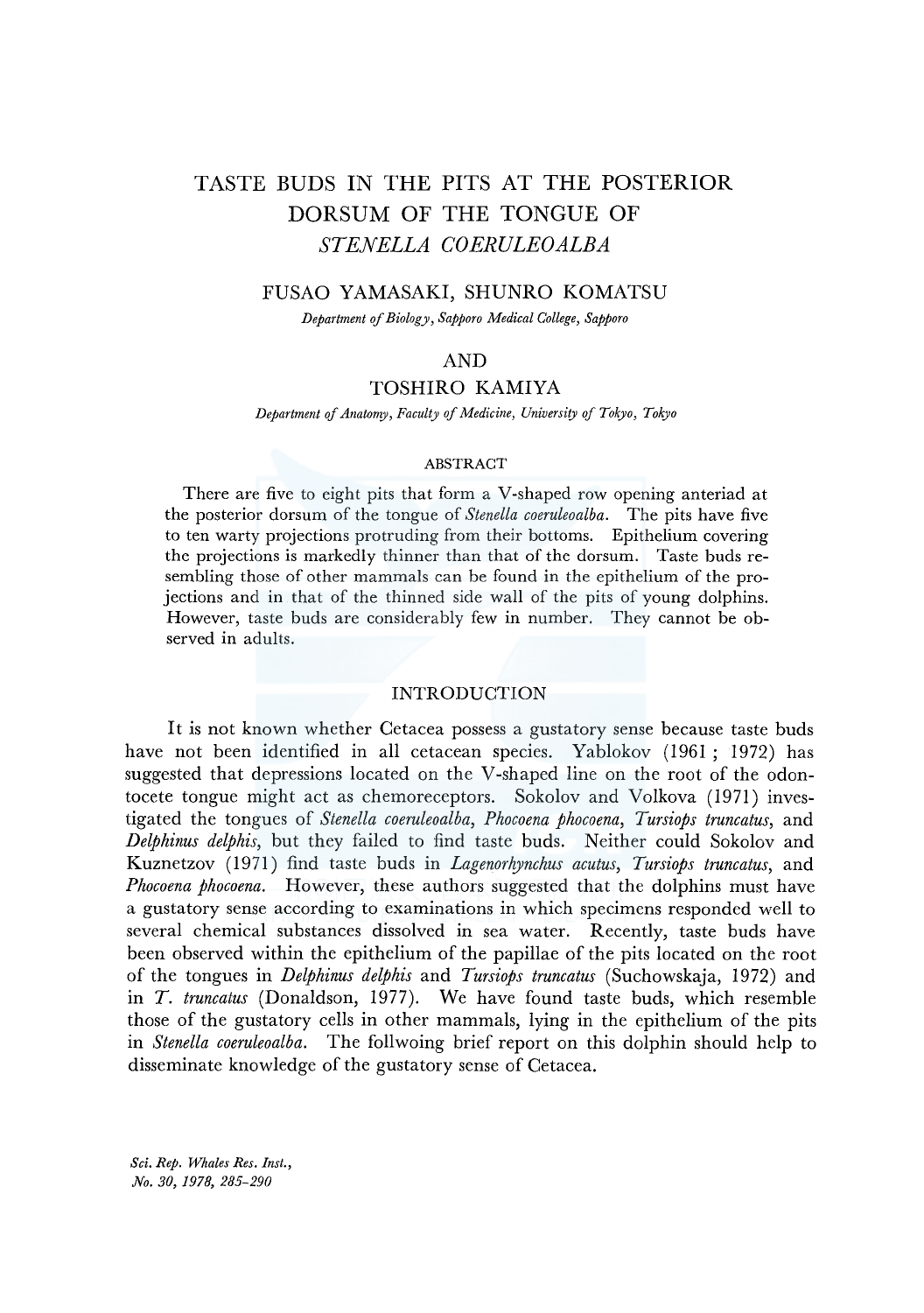#### 286 YAMASAKI, KOMATSU AND KAMIYA

#### MATERIALS AND METHODS

The materials examined were taken from fetal, young and adult stages of the striped dolphin, Stenella coeruleoalba (body length 60, 98, 115, 150, about 200, 237, and 238 cm), collected off the Pacific coast of Izu peninsula in Japan. Materials were fixed in  $10\%$  formalin solution at the site of collection and sent to our laboratory. After macroscopical observations, pieces corresponding to the pits were embedded in paraffin or celloidin. Serial seetions were made and then stained with hematoxylin and eosin. Typieal sections were selected for photomicrography.

## OBSERVATIONS AND DISCUSSION

The dorsum of the tongue of *Stenella coeruleoalba*, as shown in Fig. 1, exhibits a V-shaped row with five to eight pits opening anteriad at the posterior about onefourth of the whole length of the tongue (from apex to the epiglottis). Sokolov and Volkova ( 1971) observed three to nine in this dolphin. The angle of the V is about  $100^\circ$  in adults, and is somewhat blunter in younger specimens. No pits exist on the mid line, and their number is not always the same on both sides. The shape of the opening of the pits is round in the early stage becoming long and narrow, and trench-like in adults. In the adult, the pit is approximately 2 to 8 mm in length, 1 to 2 mm in width and l to 1.5 mm in depth. The size, shape,



Fig. 1. The posterior dorsum of the tongue of Stenella coeruleoalba (body length, <sup>238</sup>cm) viewed from the dorsal aspect. Five pits arc present forming a V-shapcd row. Lingual glands are well developed except around the circumference of the pits, and gland orifices are clearly visible as black spots on the dorsum.  $\times 1.1$ . Fig. 2. Dorsal view of the one of the pits of the 150 cm calf. Warty projections are clearly visible in the pit.  $\times 20$ .

Sci. Rep. Whales Res. Inst., No. 30, 1978.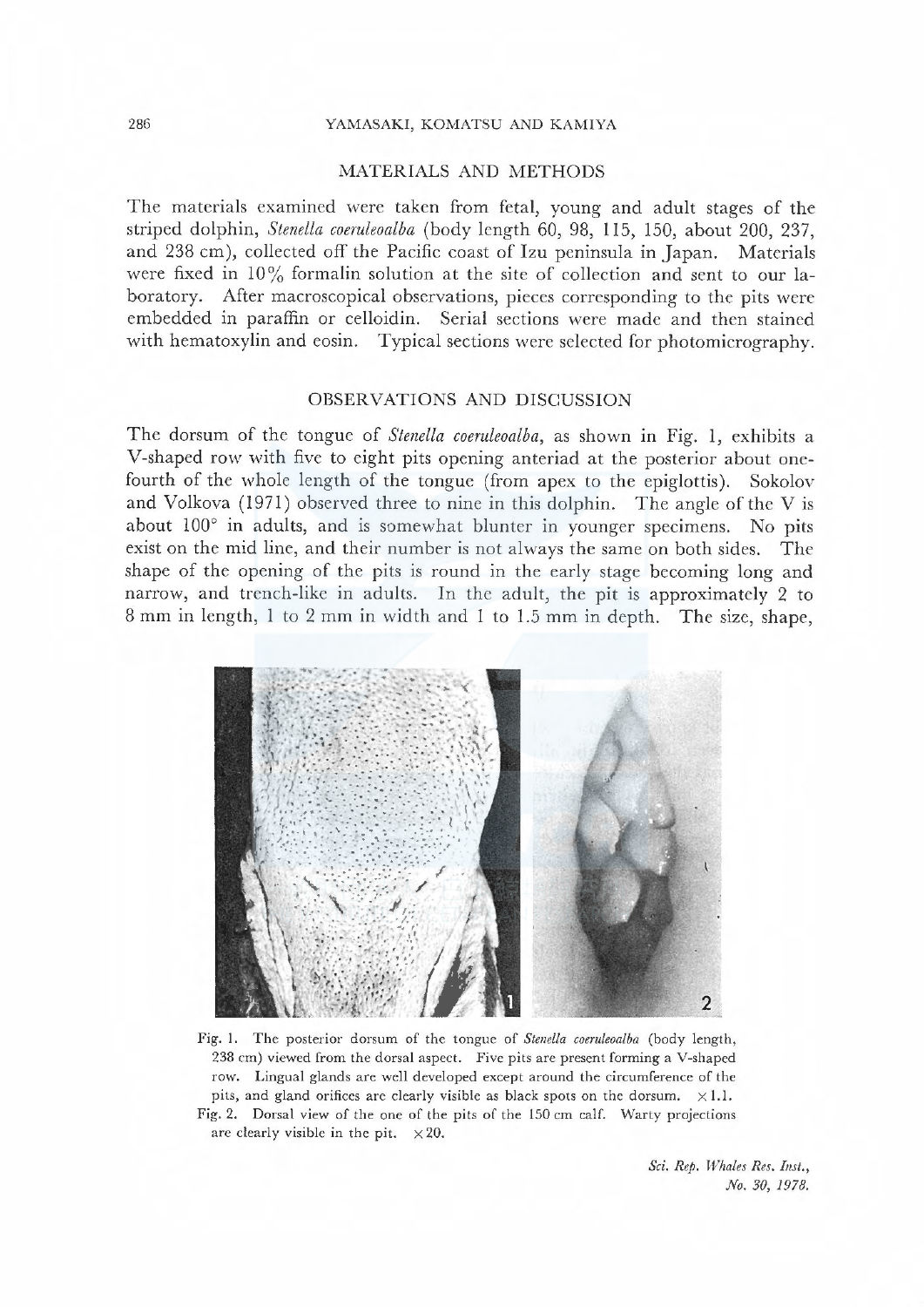and number of the pits vary considerably from specimen to specimen in the *Stenella*  observed. The pits may be variable in appearance in the same species in other dolphins as illustrated by the following description in *Tursiops truncatus:* three to nine fossae (Sokolov and Volkova, 1971); small cavities (Suchowskaja, 1972); distinct cavities rather than a groove (Caldwell and Caldwell, 1972); an 8 to 12 mm long continuing groove on the left and three shorter sections on the right (Donaldson, 1977). These seem to be due to individual differences and the degree of development. In *Delphinapterus leucas,* five shallow, oval hollows were demonstrated at the corresponding region by Yablokov (1972). Therefore, the appearance of the pits also seem to differ in interspecies. However, in the observed cases of Platanistidae *(Platanista, Pontoporia* and *Inia),* no pits could be found in that region (Yamasaki *et al.,* 1976a).

As shown in Fig. 2, there are five to ten warty projections, conical in shape, protruding from the bottoms of the pits in the 115 and 150 cm calves. However, there are only one or two projections in each small pit. They are approximately 0.3 to 0.8 mm in diameter at their bases and about 0.3 to 0.6 mm in height. The upper limit of the projections never reaches the surface of the tongue. The projections are remarkably visible in the young stage, and in the adult they become rather indistinguishable besides being often hard to observe from the dorsal aspect because of the elongation and narrowing of the pit orifice. Aggregations of lymphocytes are present in places in the lamina propria of the pits. It is likely that the projections correspond to conical-shaped papillae in the *Tursiops truncatus*  observed by Donaldson (1977) and possibly to the 'globular bodies' in *Delphinapterus leucas* described by Sonntag (1922).

Pits can already be recognized in a 60 cm fetus. Since the developmental degree of each pit varies considerably, various stages of development of the pits can be observed in a 98 cm fetus. At first, a hollow develops in the area corresponding to the future pit and breaks away from the circumference. It then sinks and the broken blocks, which are covered by thin epithelium, form warty projections.

Lingual glands, sero-mucous in nature, are well developed from the mid part of the dorsum of the tongue to the epiglottis in the 115 cm calf and they are extremely well developed in the adult. The glands open on the dorsal surface, except for the circumference adjacent to the pit orifice. The galnds also open at the bottom of the pit around projections almost with no gland ducts. In some projections the glands open at their tips with a short duct. The glands are not always well-developed at the bottom of the pit as compared with those of the rest of the tongue. Sokolov and Volkova (1971) used the term 'fossa' for the opening of the lingual glands seen on the dorsum and also used this term in considering the pit to be a deeper and larger fossa. Donaldson (1977) has suggested that the pits may be derived from the gland ducts, based on the observation of the marsupial tongue (Kubota *et al.,* 1963). In the abovementioned observation of the fetal tongues of the *Stenella,* we could not clarify whether the pits are derived from lingual gland ducts. Further studies on this subject will be made in the near future.

*Sci. Rep. Whales Res. Inst., No. 30, 1978.*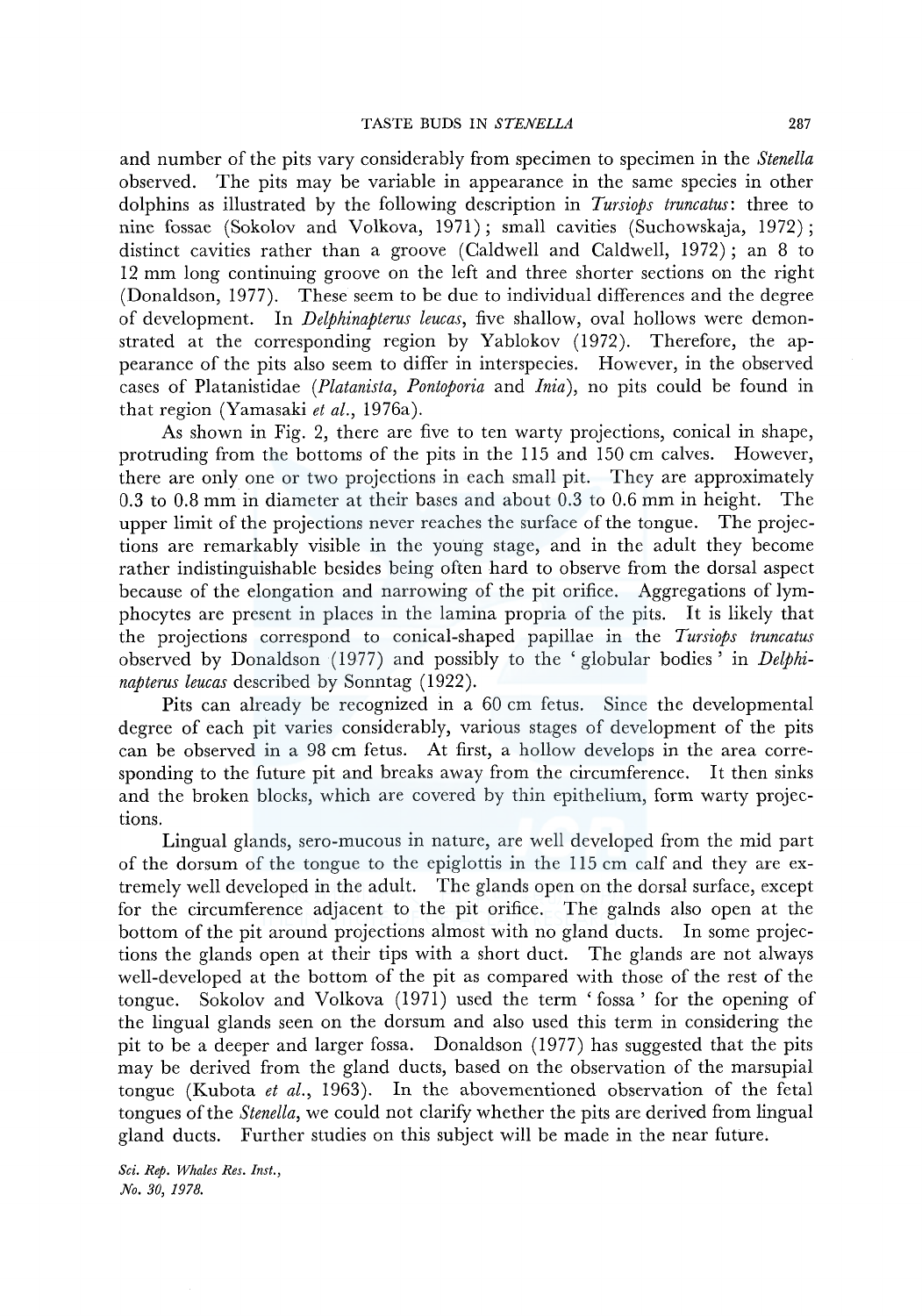# 288 YAMASAKI, KOMATSU AND KAMIYA

The dorsum of the tongue of the calves observed is covered by a thick stratified squamous epithelium, approximately 600 μm or more in thickness, of which the superficial layer shows a tendency toward cornification but without complete disappearance of nuclei. The epithelium thins remarkably at the inside of the pit (projection, its side wall and bottom), and measures 40 to 100  $\mu$ m (Fig. 3a). Papillae of connective tissue of the dorsum are well developed but those on thc insidc of thc pit are not. Taste buds resembling those of other mammals can be clcarly obscrved lying in the epithelium of the projection and the side wall of thc pit in the 115 cm and 150 cm specimens (Fig.  $3b$ ). Taste buds are always present within the thin part (40 to 50  $\mu$ m) of the epithelium. Some projections of the 115 cm specimen are covered by a layer consisting of two or three elongate cells



Fig. 3a. Photomicrograph of a vertical section of one of the pits of the ISO cm calf. The cpithclium covering the projections and the side wall of the pits is remarkably thinner than that of the dorsum. Two taste buds (arrow) are observed in the thin epithelium. Lingual glands open at the bottom of the pit.  $\times 25$ .

Fig. 3b. A view of the part indicated by the arrow in Fig. 3a under higher magnification. Taste buds lie in the thin part of the epithelium. The outer taste pore can be seen in the upper taste bud.  $\times 325$ .

without an upper stratified squamous epithelial layer. No taste buds are present in these areas. Taste buds extend from the basement membrane almost to the epithelial surface. An outer taste pore and two kinds of cells, taste and supporting, can be recognized. The long axis of the buds is approximately 40 to 45  $\mu$ m in length, and about 30 to 40  $\mu$ m across. In the specimen of approximately 200 cm body length, taste buds, about 20 to 30  $\mu$ m in diameter, are located in the lower one-third of the epithelium without an outer taste pore. Cells forming the buds are rather irregular in arrangement, probably due to degeneration. These findings are similar in appearance to those observed by Donaldson (1977) in the adult

> Sci. Rep. Whales Res. Inst., No. 30, 1978.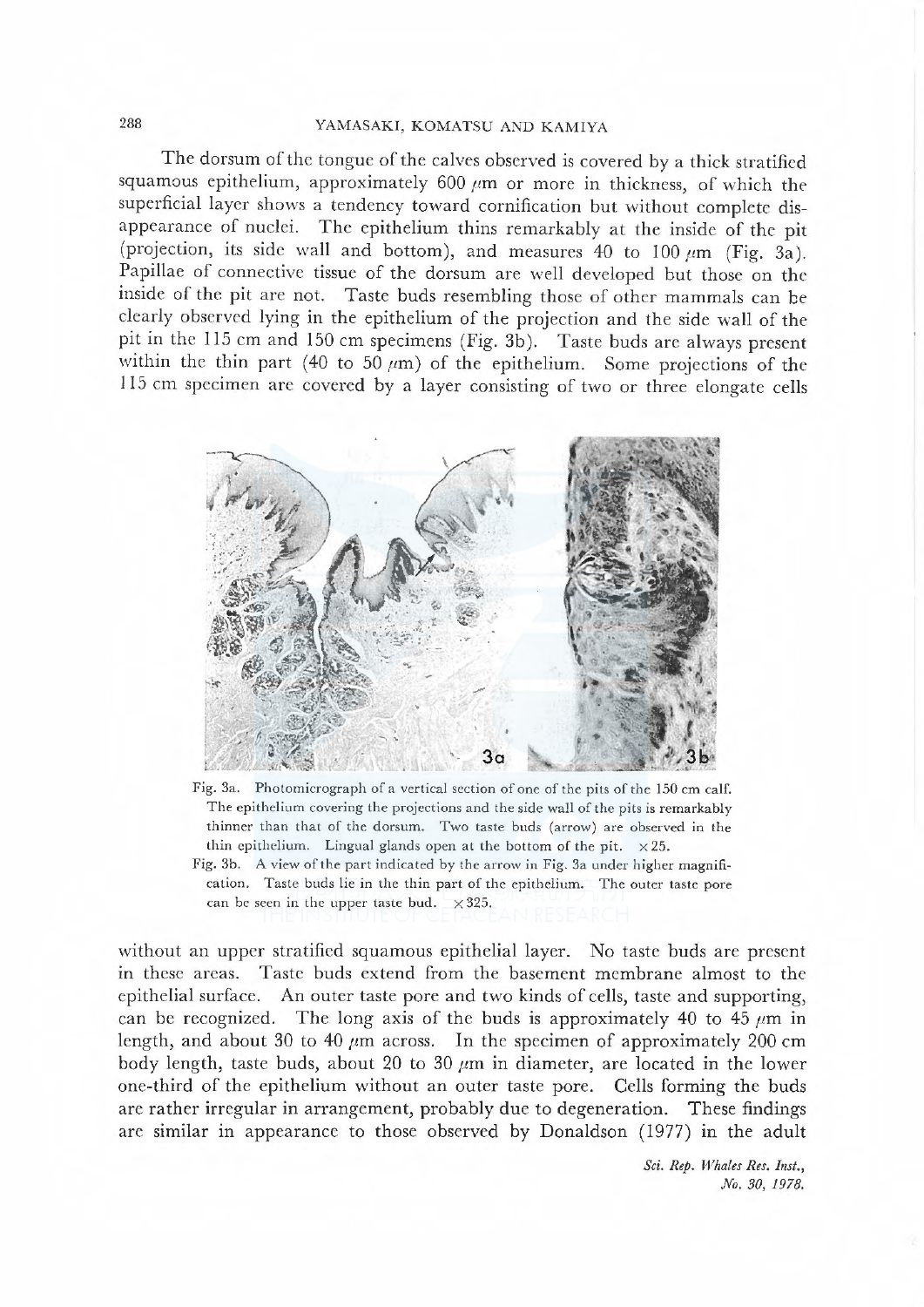*Tursiops truncatus.* We suppose that larger taste buds having an outer taste pore will be found in the younger *Tursiops.* Taste buds could not be found in the specimens of the adult *Stenella* (237 and 238 cm). In the 98 cm fetus, the part corresponding to the pits is covered with thin epithelium (20 to 40  $\mu$ m, about one-tenth of the thickness of that of the dorsum), and is on almost the same level as the tongue surface. A few primordial taste buds, similar to those of fetal fur seals observed by Kubota (1968), could be found within this area. Features of the pits, warty projections, and taste buds in the *Stenella* we observed are essentially similar to those of the *Tursiops* and *DeljJhinus* reported by Suchowskaja (1972), although the author used other terms of reference\*.

Although taste buds in the *Stenella* can be clearly observed in the pits of the young stage (115 cm and 150 cm), they are considerably few in number, and may degenerate with age. This may be one reason that taste buds have not been found in Cetacea since examinations have been done only on few sections or in adults. There is a possibility of finding taste buds in other cetacean tongues when detailed observations are done on all parts of the pits with consideration of age. There are no descriptions concerning the body length of the *Tursiops* and *Delphinus* in Suchowskaja's article (1972). The examination on the time sequence of taste buds will be expected in other odontocetes.

Pit-formation may precede the appearance of the taste buds because typical taste buds have not been observed in the developing stages of the pits of fetuses. Since the calves of the *Stenella* start feeding on solid food at the age of about 0.5 year, at a body length of about 140 cm (Kasuya, 1972), it seems that there is some relations between feeding time and the formation of the taste buds. Adult dolphins may depend upon some other senses, possibly cultivated with age, for taking food if taste buds are realy nonexistent in adults. Donaldson (1977) also supposed that young dolphins might first learn which fish to eat by taste and gradually these acceptable-tasting fish might come to be recognized by appearance.

Sokolov and Volkova (1971) have stated that papillary projections along the anterolateral margin of the tongue in Odontocete evidently have a receptor function. However, these projections of the *Stenella* have no taste buds and nerve fiber bundles are inconspicuous. Therefore, we have considered the projections to be structures with a mechanical function for suckling rather than as a sensitive part of the tongue (Yamasaki *et al.,* 1976b; 1978).

Absence of lingual papillae is another characteristic of the cetacean tongue. Of course, there are no vallate papillae seen in other mammals. Donaldson (1977) thinks that the linguopharyngeal groove (corresponding to what we call a pit) might be a variation of the circumvallate papilla. The pits, at least in position, may correspond to the vallate papillae of other mammals. The tast buds in mammals, for example in man, usually lie within the thinner side surface epithelium of the foliate and circumvallate papillae. The dorsum of the tongue of dolphins has a much thicker epithelium than that of other mammals. The epithelium cover-

\* Suchowskaja called the warty projections and the taste buds as 'taste buds' and 'gustatory papillae', respectively.

*Sci. Rep. Whales Res. Inst., No. 30, 1978.*